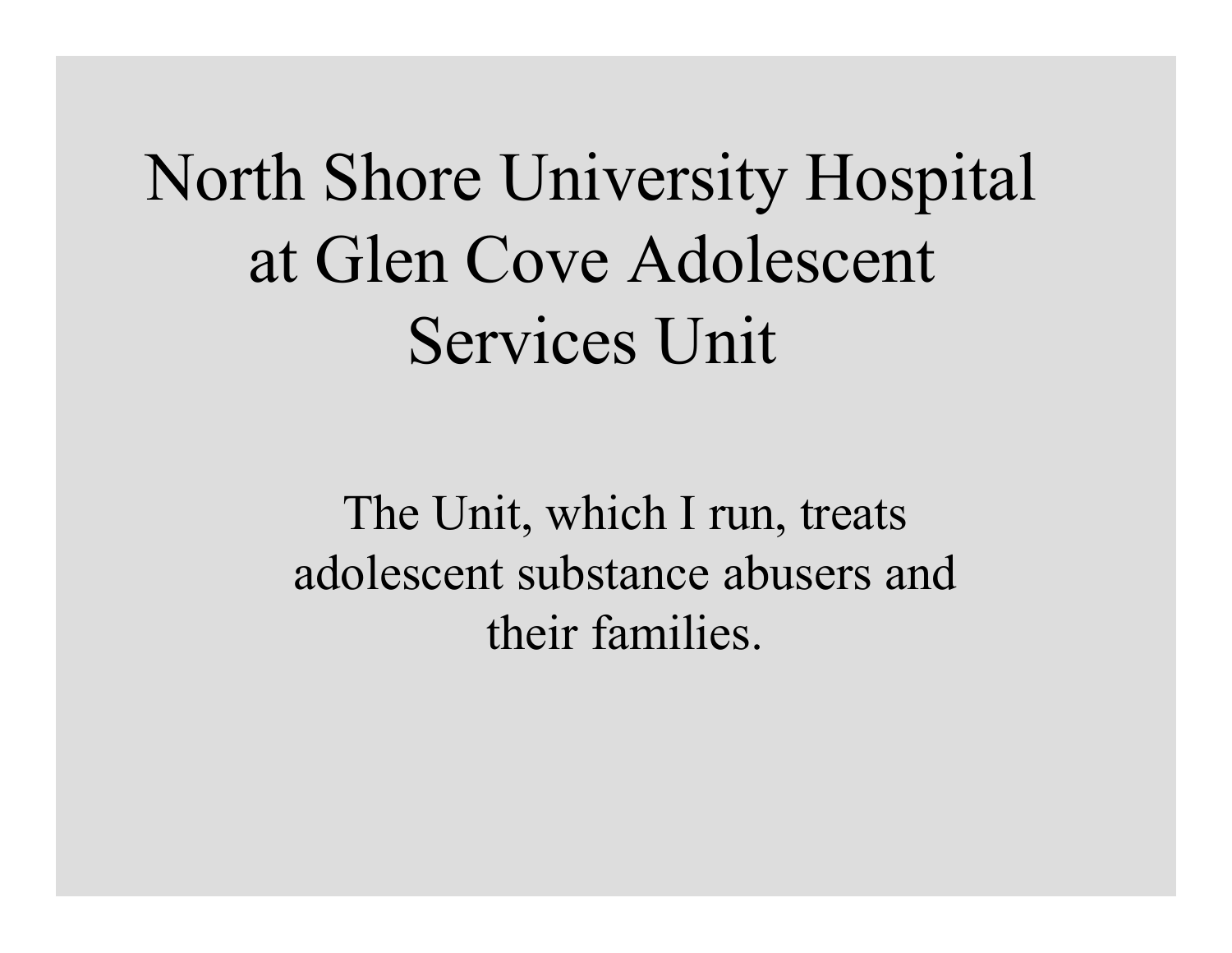## DAY TREATMENT PROGRAM

This is the principal component of the Unit, although traditional outpatient services are provided to parents and families (as part of after -care and when patients don't r equire intensive treatment).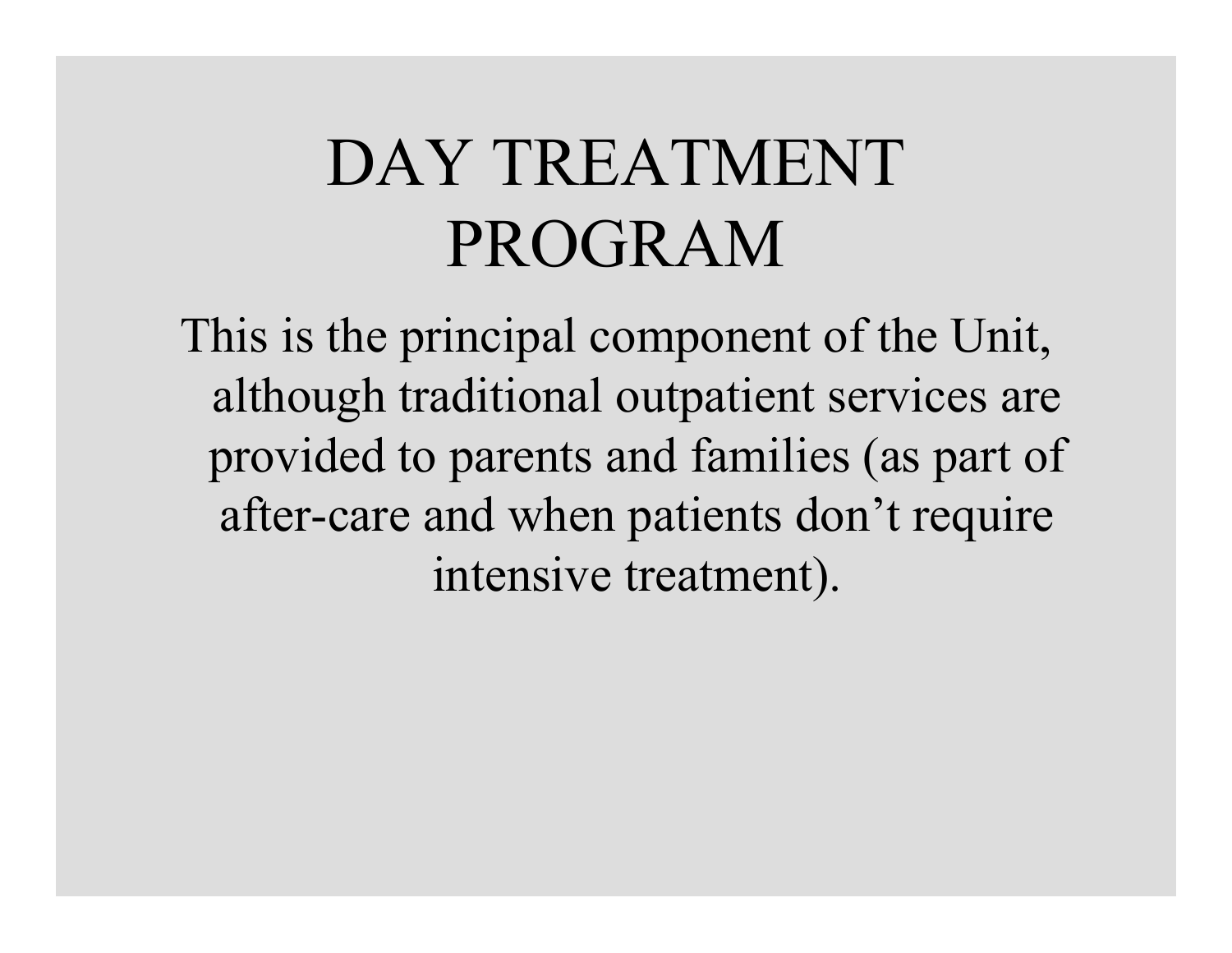# DAY TREATMENT POPULATION

The program has t he capacity t o t reat 37 adolescents, most of whom are duall y diagnosed. Most of the patients have depression, ADHD, PTSD, etc., along with their substance abuse difficulties. The program is co-educational.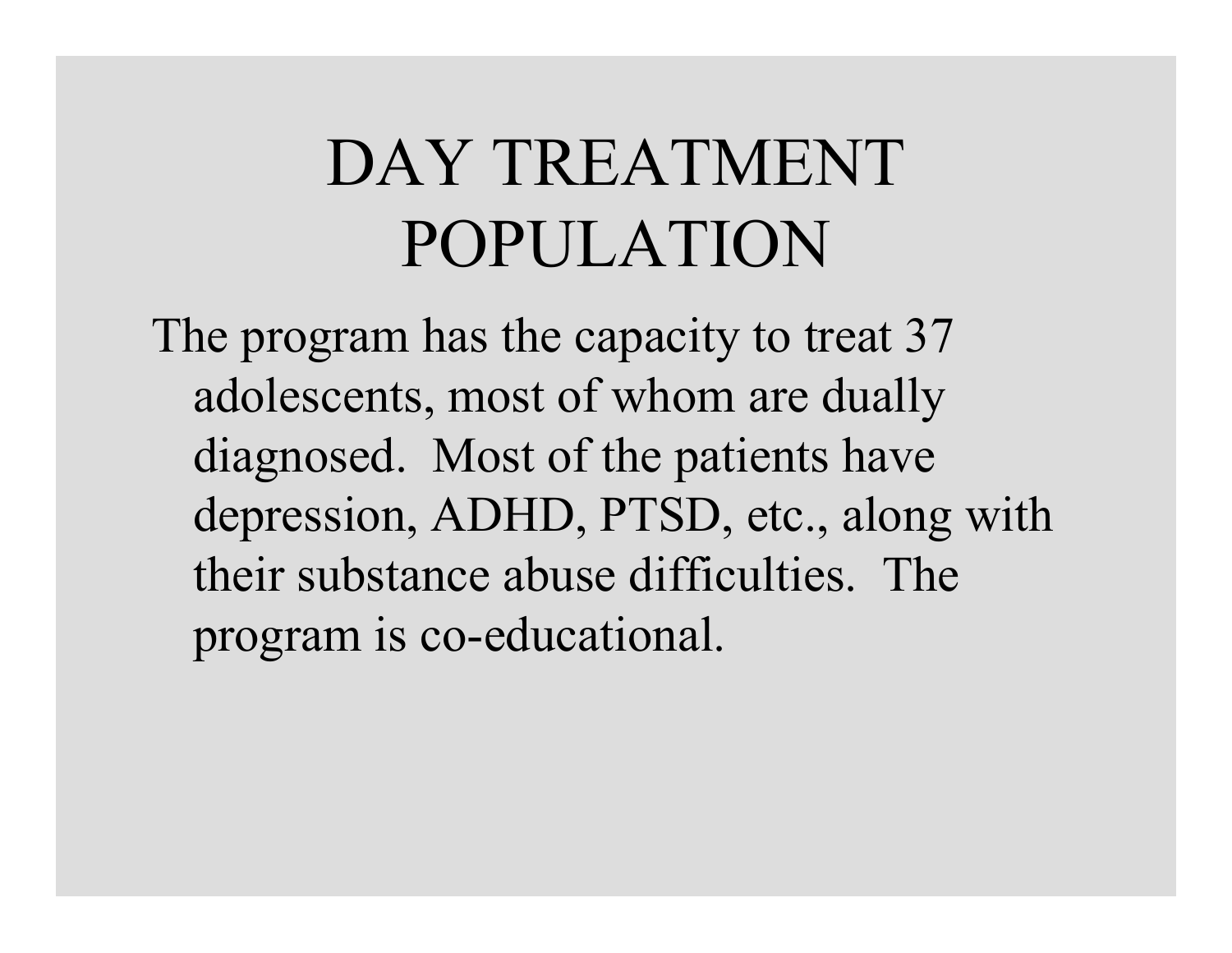#### **REFERRALS**

Adolescents are referred to the Adolescent Services Unit by school districts, the court system, other facilities, or private practitioners.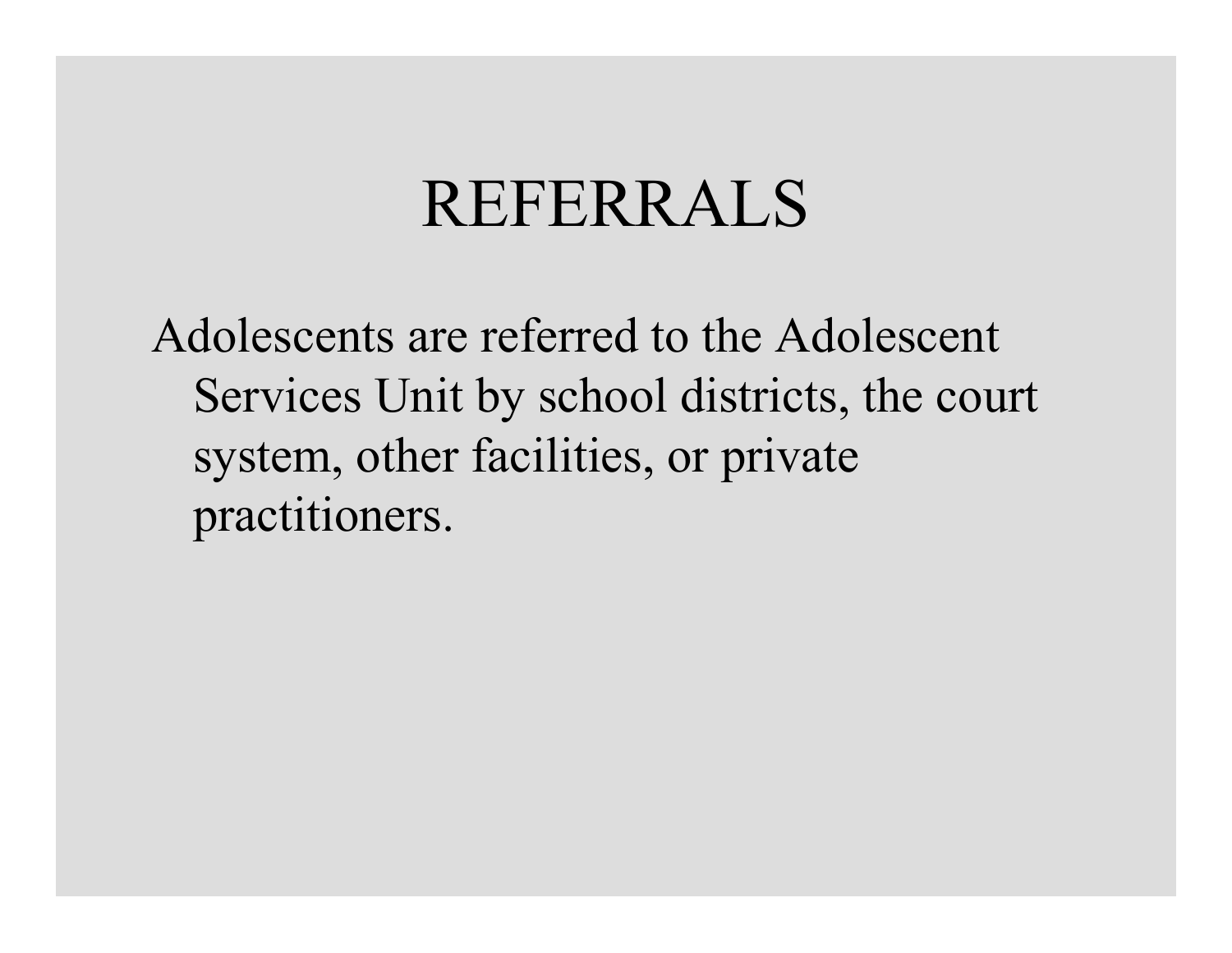#### DAY PROGRAM APPROACH

Overall approach is comprehensive. A healthy and safe milieu is created. In this context adolescents participate in individual, group, and family therapy; activities and workshops; and educational classes. Parents participate in family therapy and in a Parents' Group. The treatment has structural, psycho-educational, behavioral, and medication components.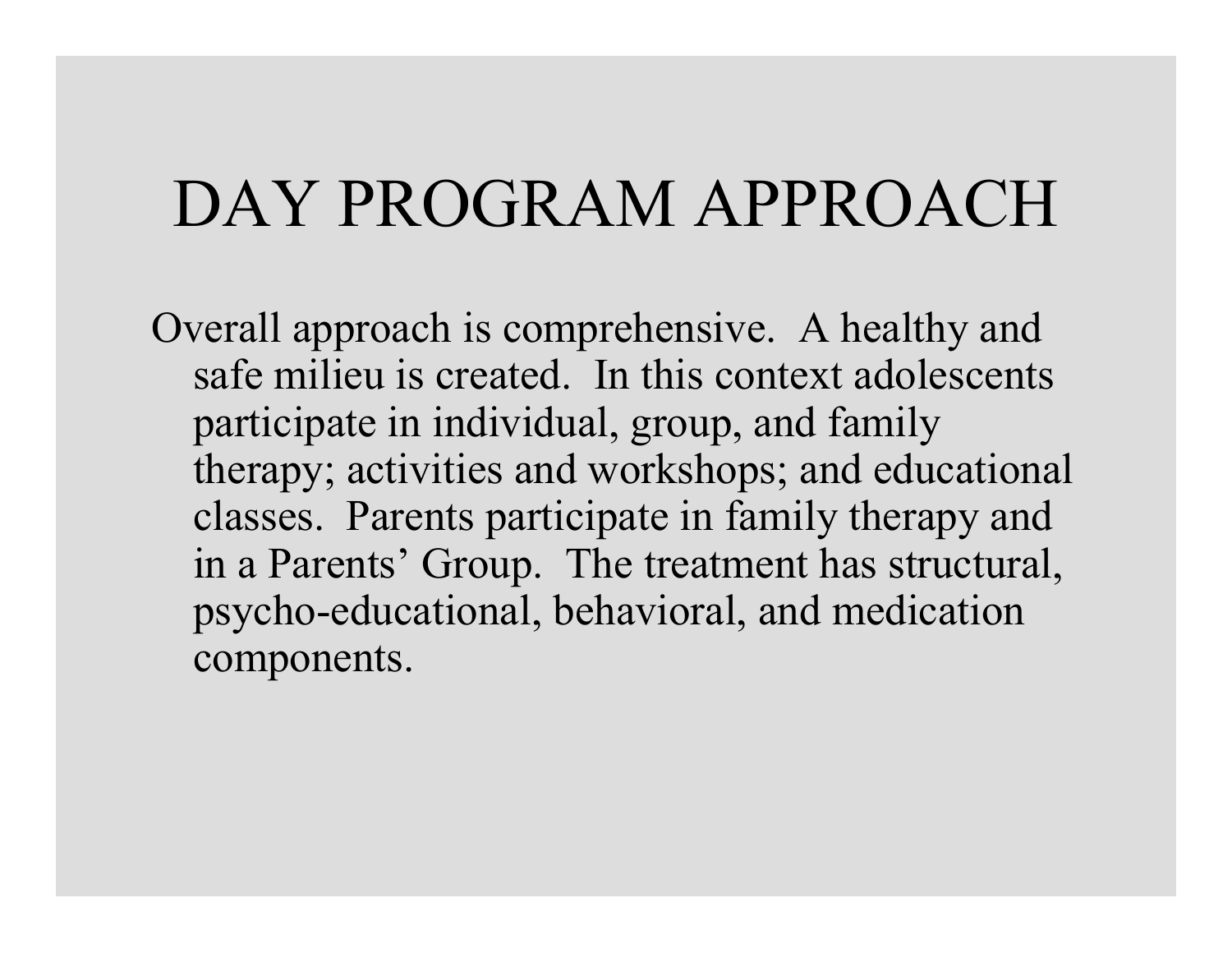#### OUTPATIENT APPROACH

Generally, the approach encompasses individual and family t herapy. Again, the treatment has structural, psychoeducati onal, behavioral and medication components.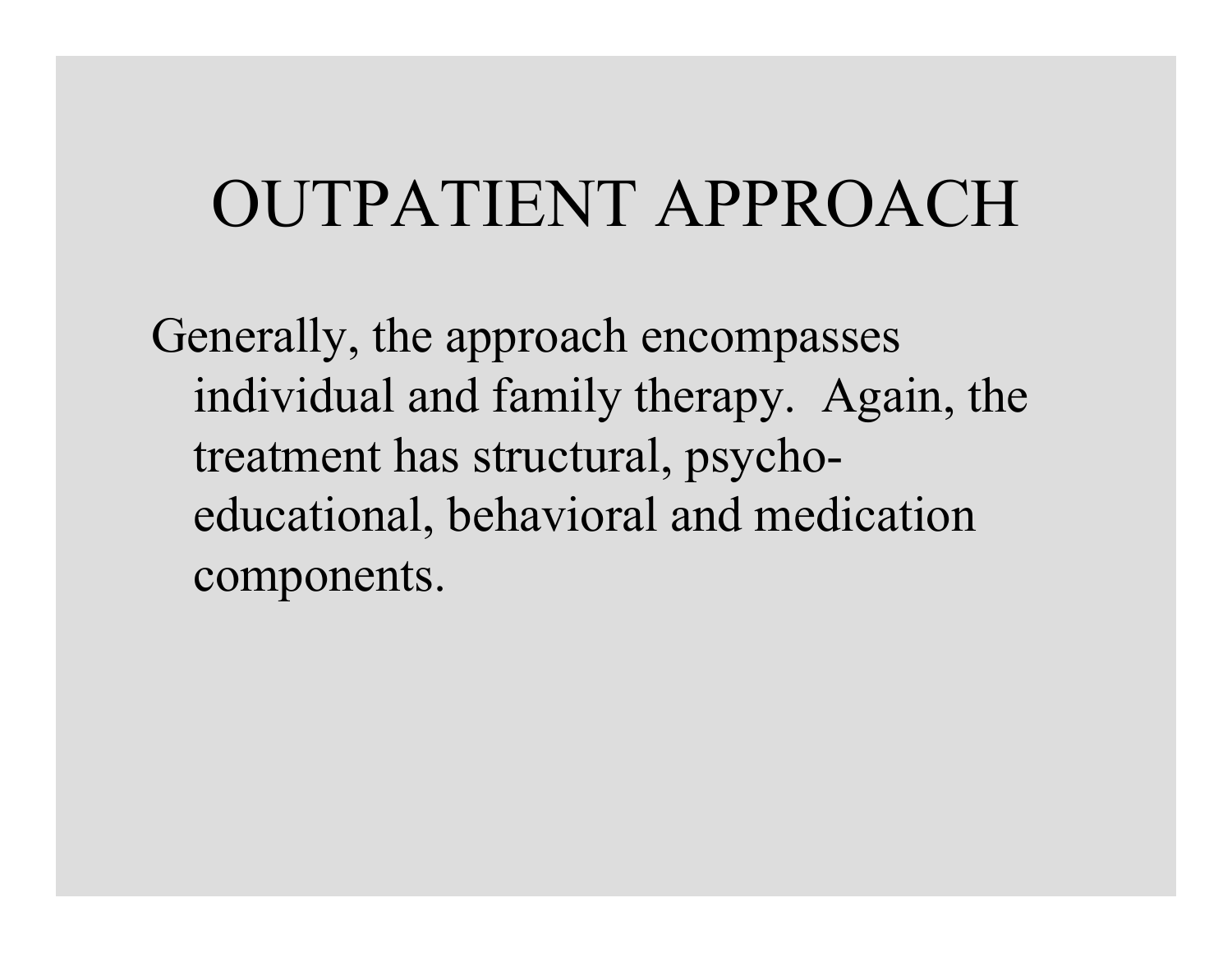# HOW DO THINGS REALLY WORK – DAY PROGRAM

Generally, for the day program to be effective it takes about a year and requires parent support. (Overcoming the resistance of adolescents and parents is a significant treatment issue.)

The program should attempt to establish a strong liaison between itself and the home.

- It is i mportant to h ave a structu red, s afe progr a m to pro m ote health, but it also allows for correct diagnostic assess m e nt as well as intervention.
- It is important to recognize that symptoms are significant amongst the day program adolescents.

It is i mportant to imple ment structure both in the ho m e and in the program.

T here is a need for greater use of m edication.

We have seen significant results with zyprexa, prozac, and other medications.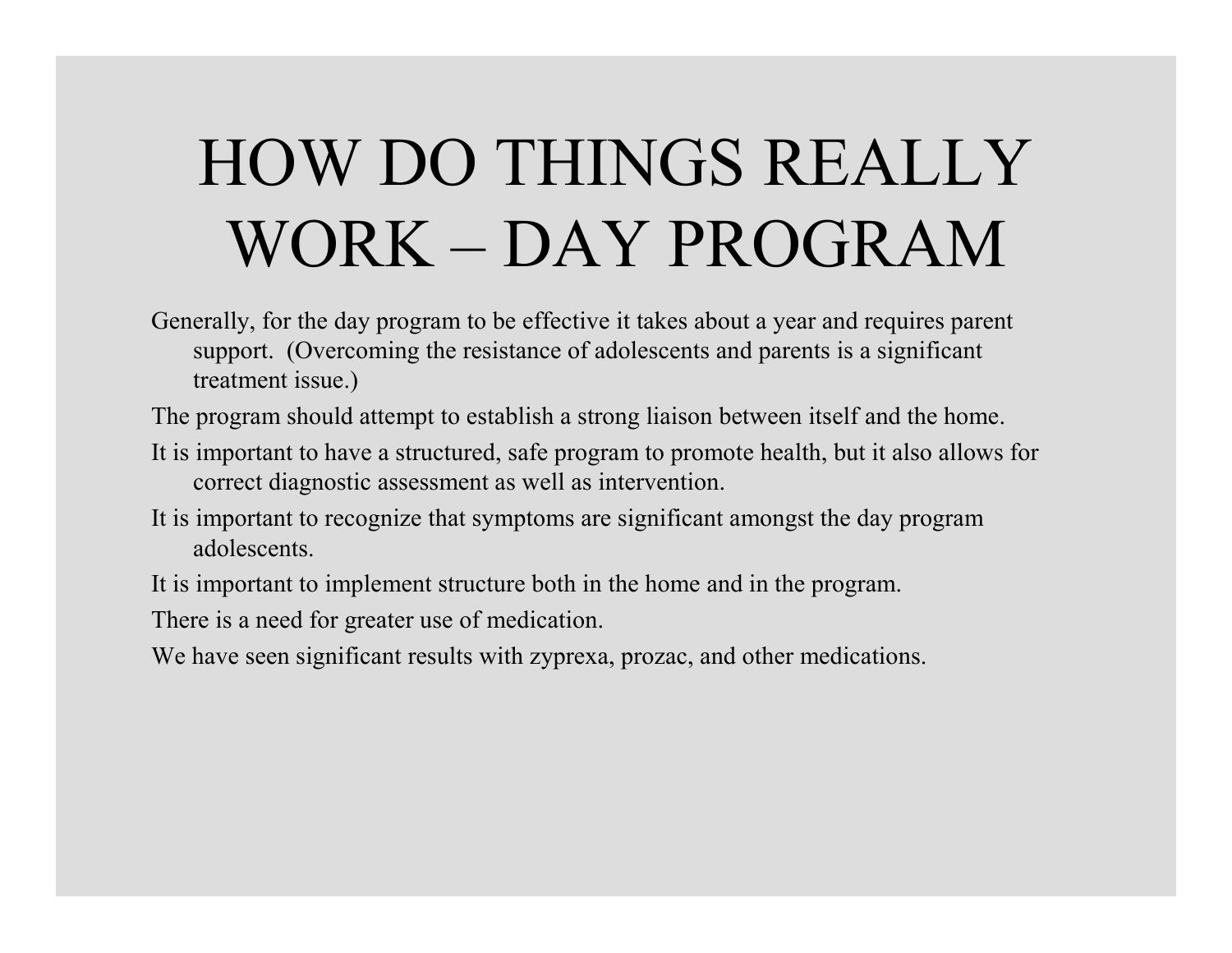# HOW DO THINGS REALLY WORK - OUTPATIENT

Generally, t he family structure has to be sufficient ly i ntact t o s upport adolescents' efforts to grow and change. I n most cases th e fam ily n eeds to provide a reasonable envir onment and structure.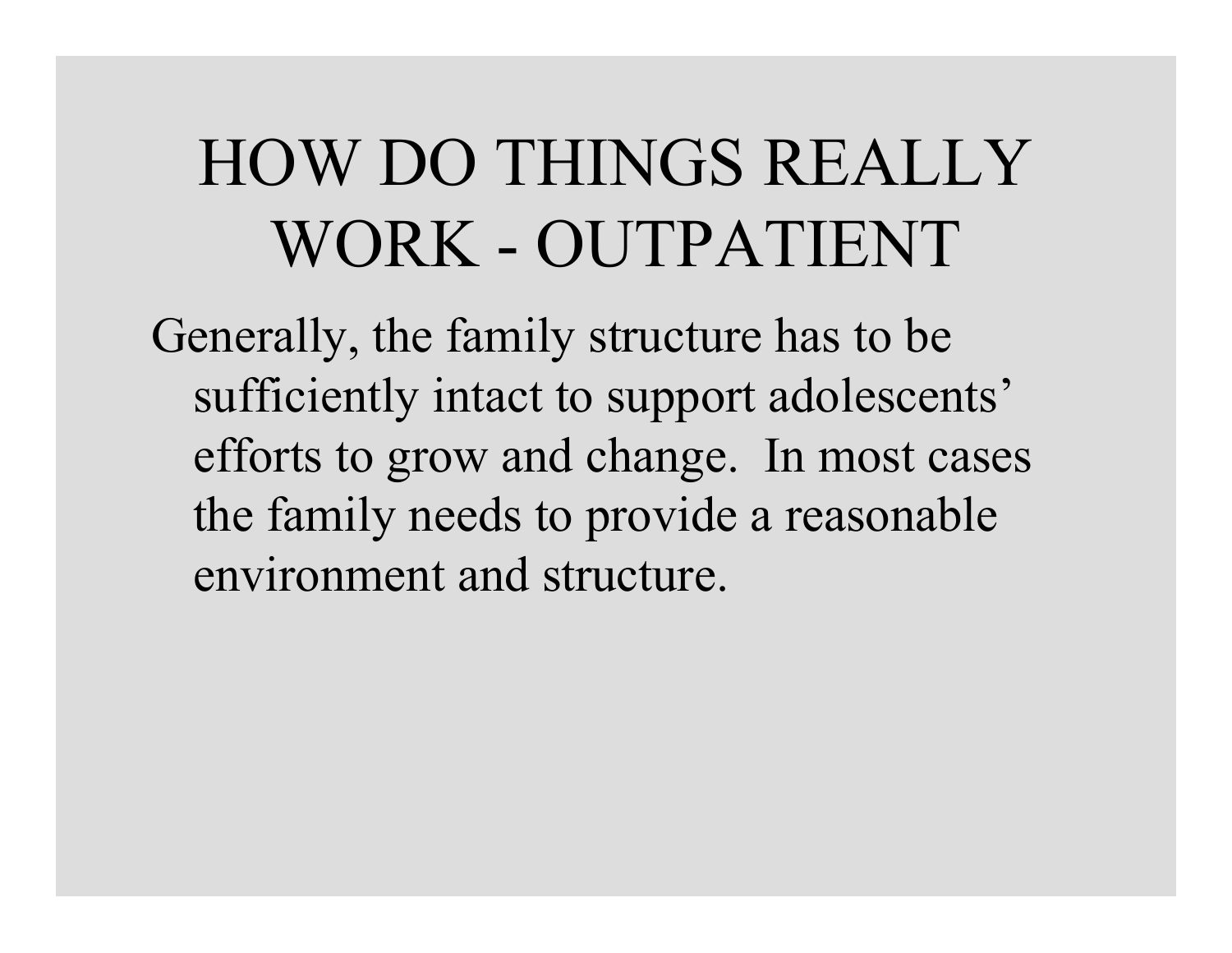### Where My Interests Lie

What I would like to see is some streamlining of the day program process - because of cost factors, insurance limitation, and simply the need for greater efficiency.

Toward this end would want to have research evaluate the efficacy and efficiency of family therapy; parent group treatment, individual and group therapy; and pharmacotherapy.

The forging of productive relationships with schools, which could lead to appropriate case finding and referral; and appropriate continuity of care.